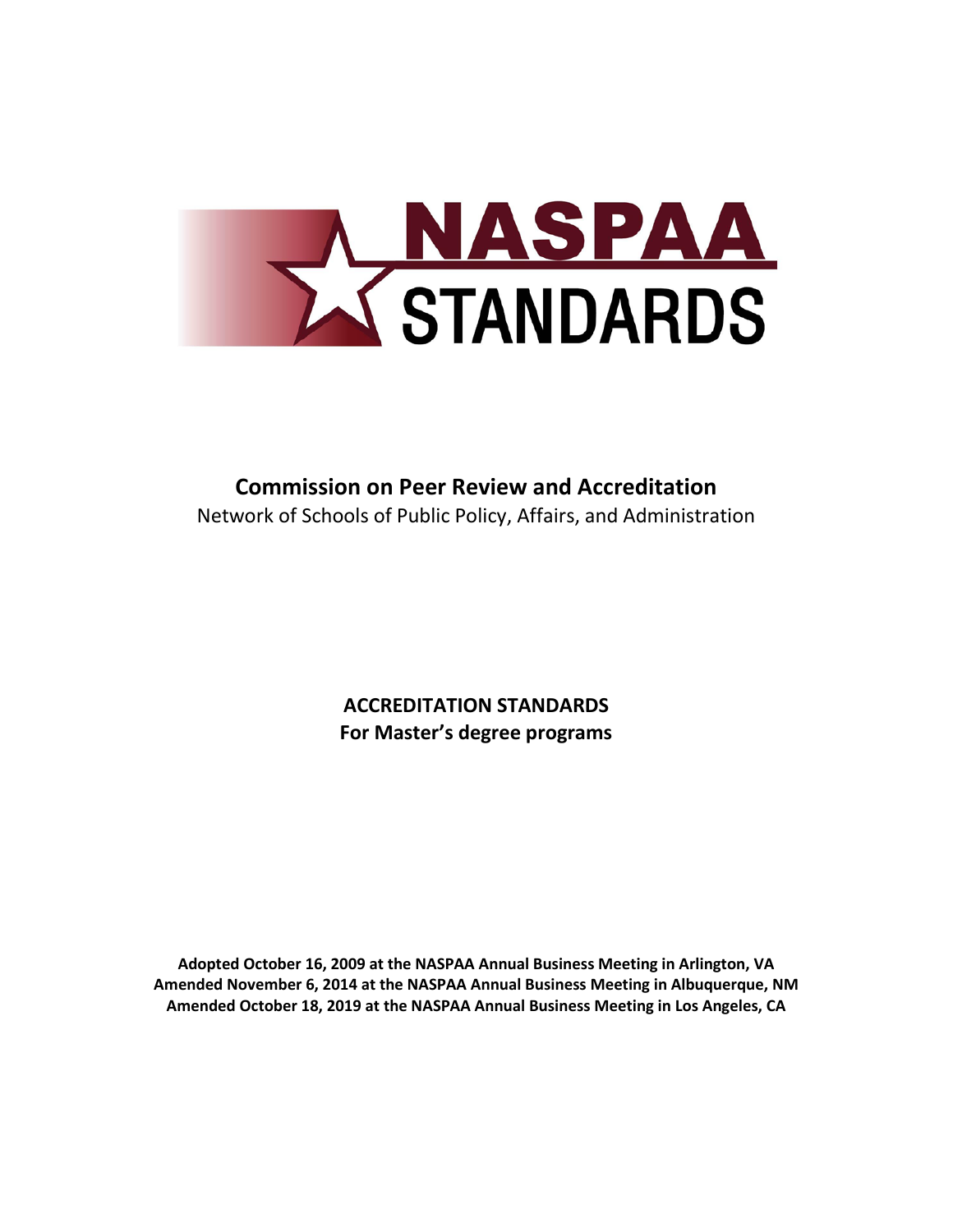# **Preconditions for Accreditation Review**

A program applying for accreditation review must demonstrate in its Self-Study Report that it meets four preconditions. Because NASPAA wants to promote innovation and experimentation in education for public service, a program that does not meet the preconditions in a strictly literal sense, but which meets the spirit of these provisions, may petition for special consideration. Such petitions and Self-Study Reports must provide evidence that the program meets the spirit of the preconditions.

# **1. Program Eligibility**

Because an accreditation review is a program evaluation, eligibility establishes that the program is qualified for and capable of being evaluated. The institution offering the program should be accredited (or similarly approved) by a recognized regional, national, or international agency. The primary objective of the program should be professional education. Finally, the program should have been operating and generating sufficient information about its operations and outcomes to support an evaluation.

# **2. Public Service Values**

The mission, governance, and curriculum of an eligible program shall demonstrably emphasize public service values. Values are important and enduring beliefs, ideals and principles shared by members of a community about what is good and desirable and what is not. Public service values consist of the values that should guide public and nonprofit professionals. NASPAA's public service values are consistent with globally recognized sustainable development goals to build effective, accountable, and inclusive institutions at all levels. NASPAA's public service values include, but are not limited to: pursuing the public interest with accountability and transparency; serving professionally with competence, efficiency, and objectivity; acting ethically so as to uphold the public trust; cultivating global, regional, and local awareness; and promoting participation and inclusiveness by demonstrating respect, equity, and fairness in dealings with members of society, stakeholders, and fellow public servants. NASPAA expects an accreditable program to define the boundaries of the public service values it emphasizes, be they procedural or substantive, as the basis for distinguishing itself from other professional degree programs.

# **3. Primary Focus**

The degree program's primary focus shall be that of preparing students to be leaders, managers, and analysts in public service, specifically the professions of public and nonprofit affairs, public administration, and public policy and only master's degree programs engaged in educating and training professionals for the aforementioned professions are eligible for accreditation. Variations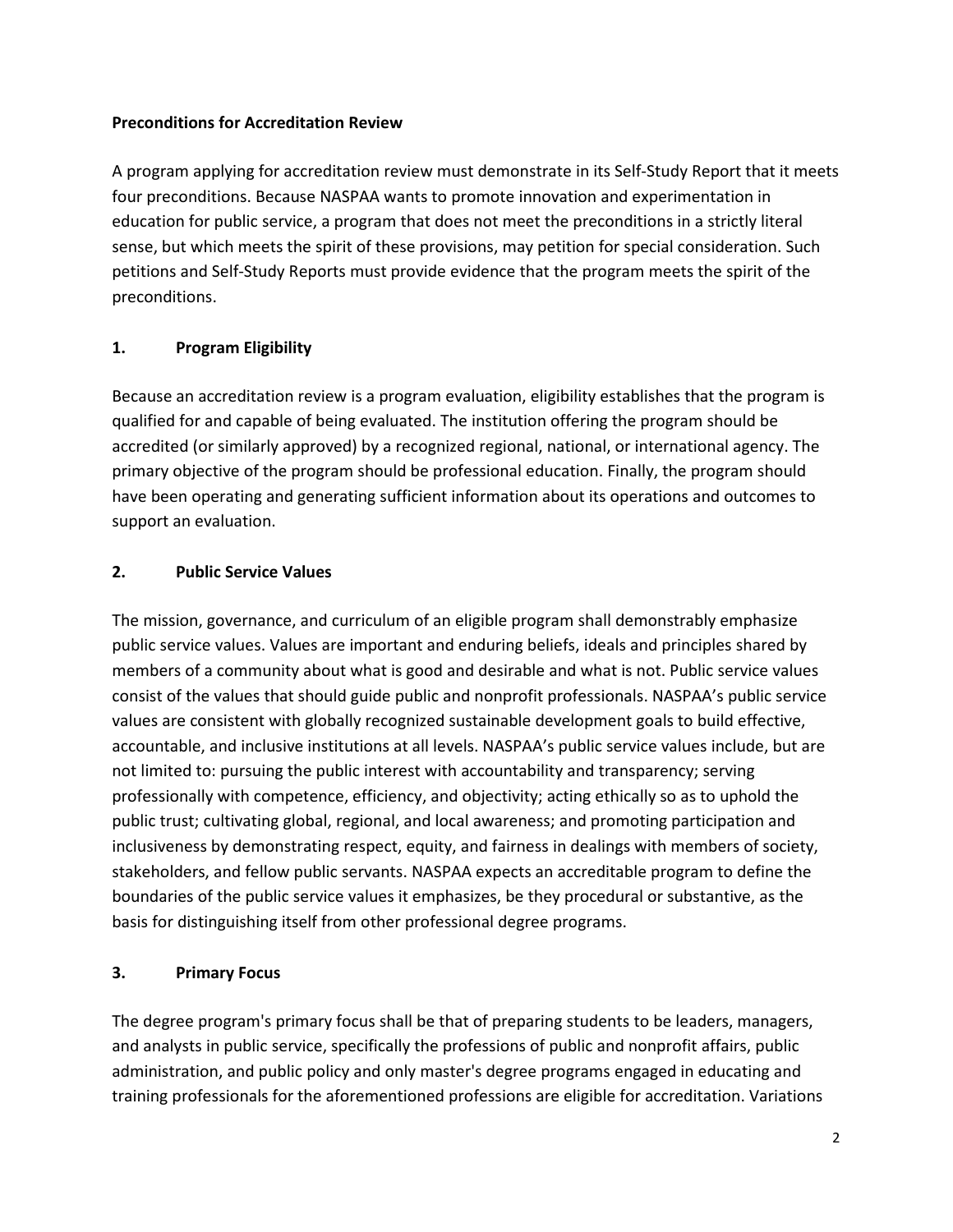in nomenclature regarding degree title are typical in the field of public service education. Related degrees in policy and management are eligible to apply, provided they can meet the accreditation standards, including advancing public service values and competencies. Specifically excluded are programs with a primary mission other than that of educating professionals in public and nonprofit affairs, administration, and policy (for example, programs in which public and nonprofit affairs, administration, and policy are majors or specializations available to students pursuing a degree in a related field).

# **4 Course of Study**

Students should interact and collaborate extensively with faculty and each other, engage in hands on collaborative work, be socialized into the public service values of the profession, and be able to develop their interpersonal and communication skills through ample faculty observation and feedback. The normal expectation is that professional degrees in public service require at least 36 semester credit hours of study, or the equivalent. Programs departing from campus- centered education by offering distance learning, international exchanges, or innovative delivery systems must demonstrate that the intentions of this precondition are being achieved and that such programs are under the supervision of fully qualified faculty. This determination may include, but is not limited to, evidence of faculty of record, and communications between faculty and students.

**Special Condition: Fast-tracking** Programs that combine undergraduate education with a graduate degree in public service in a total of less than six academic years or the equivalent are not precluded from accreditation so long as they meet the criteria of an accredited graduate degree.

**Special Condition: Dual Degrees** Programs may allow a degree in public service to be earned simultaneously with a degree in another field in less time than required to earn each degree separately. All criteria of an accredited, professional, graduate degree in public service must be met and the electives allowed to satisfy requirements for the other degree must be appropriate as electives for a degree in public service.

**Special Condition: Executive Education** Programs may offer a degree in public service designed especially for college graduates who have had at least five years of cumulative experience in public service, including at least three years at the middle-to- upper level. The degree program must demonstrate that its graduates have emerged with the universal competencies expected of a NASPAA-accredited program, as well as with the competencies distinctive to executive education.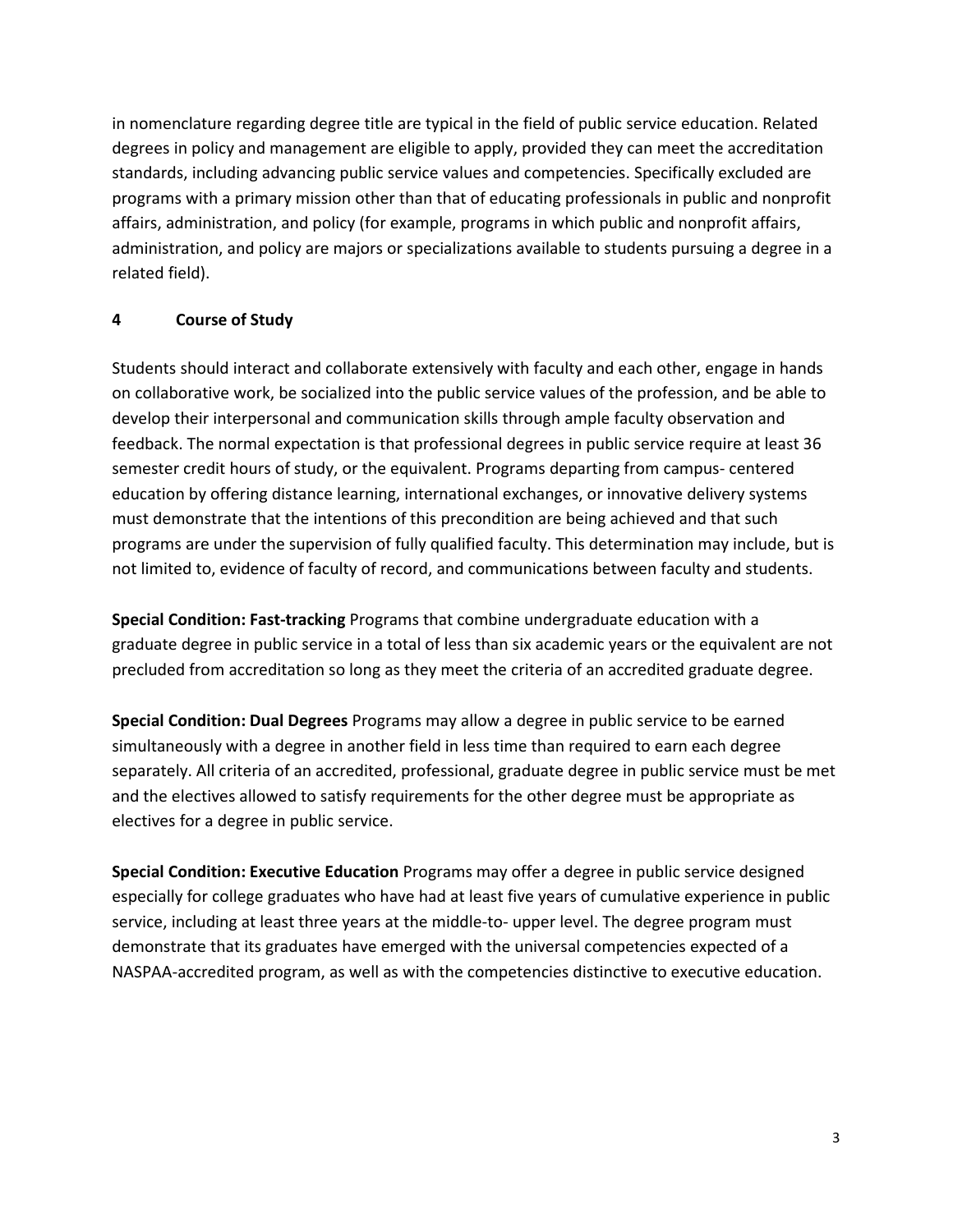#### **Standard 1 Managing the Program Strategically**

- **1.1 Mission Statement: The program will have a statement of mission that guides performance expectations and their evaluation, including**
	- **its purpose and public service values, given the program's particular emphasis on public service,**
	- **the population of students, employers, and professionals the program intends to serve, and**
	- **the contributions it intends to produce to advance the knowledge, research, and practice of public service.**
- **1.2 Performance Expectations: The program will establish observable program goals, objectives, and outcomes, including expectations for student learning, consistent with its mission.**
- **1.3 Program Evaluation: The program will collect, apply, and report information about its performance and its operations to guide the evolution of the program's mission and the program's design and continuous improvement with respect to standards two through seven.**

# Rationale

The accreditation standards reflect NASPAA's commitment to support programs for professional education that: 1. commit to the values of globally recognized sustainable development goals and global public service, specifically public and nonprofit affairs, policy, and administration, and model them in their operations; 2. invest their resources toward mission-based outcomes that promote the values of public service; and 3. continuously improve, which includes responding to and impacting their communities through ongoing program evaluation. The commitment to public service values distinguishes a NASPAA-accredited program from other degree programs. NASPAA expects an accredited program to be explicit about the public service values to which it gives priority; to clarify the ways in which it embeds these values in its internal governance and operations; and to demonstrate that its students learn the tools and competencies to apply and take these values into consideration in their professional activities.

The expectation that the program will define and pursue a mission that benefits its community through education and the dissemination of knowledge about public service reflect NASPAA's commitment to public service values, for example civic virtue, participatory processes, and social equity; direct resources toward observable and measurable outcomes reflects NASPAA's commitment to the public service values of transparency and accountability; and evolve and improve reflects NASPAA's commitment to the public service values of responsiveness and sustainability. In this way, NASPAA's accreditation process promotes public service values as the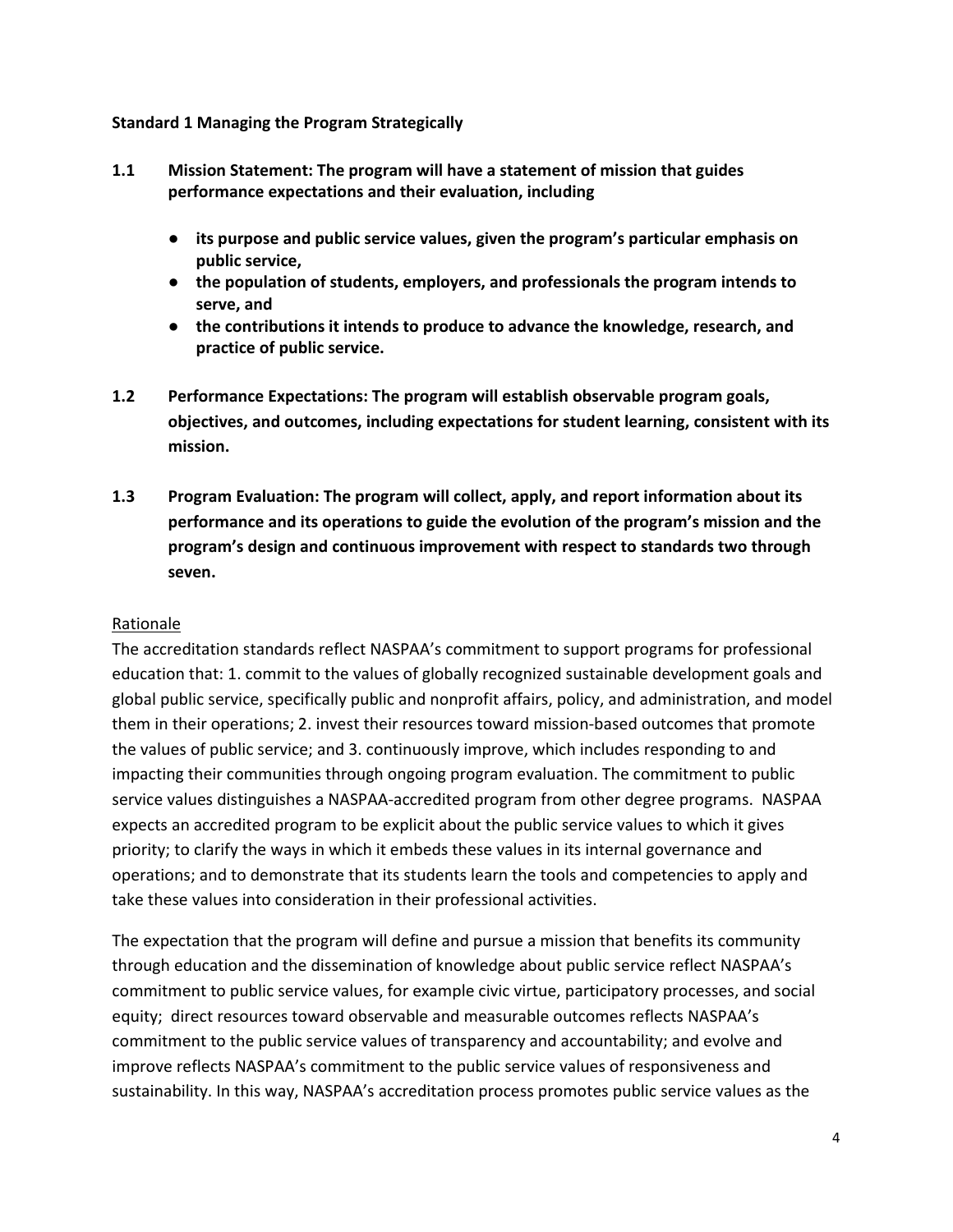heart of the discipline.

Conformance with these standards ensures that the program invests its resources and efforts in a specific and well-defined public service mission. Strategic program management enables a program to develop and pursue a mission that articulates a program's purpose and public service values, and guides program performance, decision making, and continuous improvement with regard to governance, operations, faculty and student support, diversity and inclusion, student learning, resources, and communications. The purpose of strategic management is distinctive value creation. Strategic management is fundamental to investing increasingly scarce resources to achieve desirable, differentiated, and measurable outcomes. Formulation of a program's purpose, public service values, and implementation strategy and tactics should explicitly consider the program's unique goals and objectives as reflected in its faculty, curriculum, pedagogy, student support, climate of inclusiveness, and the student and employer populations whom the program serves. The resultant mission statement is the program's succinct promise to its stakeholders and should state or imply metrics by which program success can be objectively and routinely evaluated. Routine evaluation of program performance should inform both current and future operating priorities as well as suggest strategic imperatives necessary to deliver on this promise.

So long as their activities are consistent with their mission, programs have latitude to define their performance goals, measures of outcomes, and improvements. Whatever the program's goals and measures, they must be stated in terms that are sufficiently clear and concrete for the program to use in assessing itself and for outside parties, such as COPRA, to use in assuring that the program manages itself strategically. The mission statement brings coherence to the program's activities.

# **Standard 2 Matching Governance with the Mission**

- **2.1 Administrative Capacity: The program will have an administrative infrastructure appropriate for its mission, goals, and objectives in all delivery modalities employed.**
- **2.2 Faculty Governance: An adequate faculty nucleus—at least five (5) full-time faculty members or their equivalent—will exercise substantial determining influence for the governance and implementation of the program.**

# Rationale

To pursue its mission, an accredited program should have a transparent, identifiable, and effective governance system. Governance includes, but is not limited to program and policy planning including allocation of resources; establishing degree requirements; making and implementing recommendations regarding admission, advising and evaluations of students; advising students; specifying curriculum and learning outcomes; evaluating student performance and awarding degrees; appointing, promoting, and tenuring faculty; and participating in defining and assuring faculty performance, collectively and individually, both full- and part-time.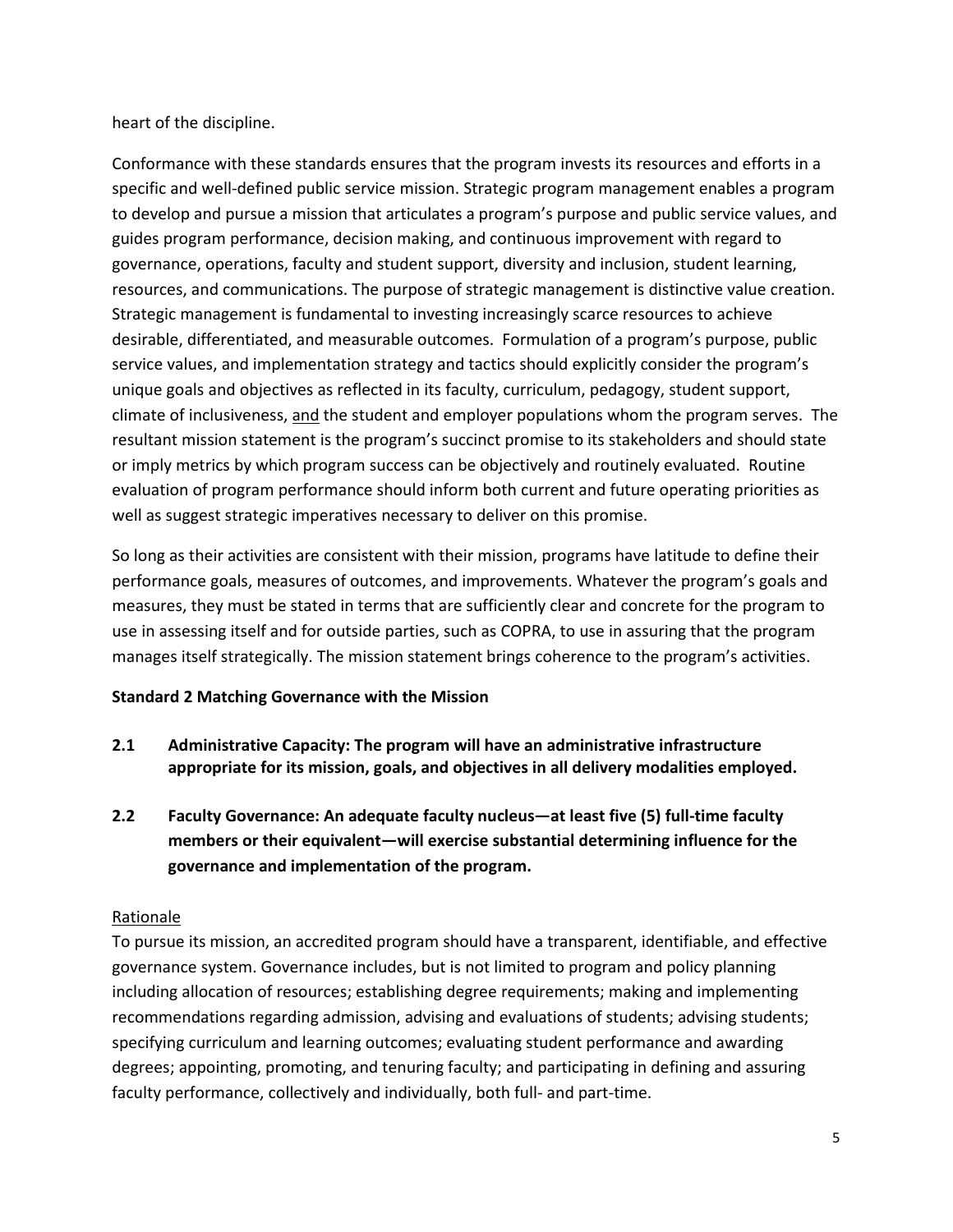An appropriate administrative infrastructure that matches program delivery is essential for the proper governance of the program. Programs may have multiple forms of delivery and a clearly defined program infrastructure should be identified that matches program delivery form. Given the choices made regarding program delivery, the program needs to demonstrate adequate administrative and faculty governance. The governance arrangement, including administrative leadership, should ensure the ongoing integrity of the program. Because program nucleus faculty members have deep knowledge of their program and a commitment to participatory processes, they also should play a significant role in the governance and execution of the program. A program nucleus faculty member, is one whose participation in the governance and delivery of the program is functionally equivalent to that of a full-time, tenured faculty member in the program, commensurate with the level of his or her appointment.

#### **Standard 3 Matching Operations with the Mission: Faculty Performance**

- **3.1 Faculty Qualifications: The program's faculty members will be academically or professionally qualified to pursue the program's mission.**
- **3.2 Faculty Diversity: The program will promote equity, diversity, and a climate of inclusiveness through its recruitment, retention, and support of faculty members.**
- **3.3 Research, Scholarship and Service: Program faculty members will produce scholarship and engage in professional and community service activities outside of the university appropriate to the program's mission, stage of their careers, and the expectations of their university.**

# Rationale

An accredited program must demonstrate that the faculty engaged in instruction possess credentials and expertise consistent with the curricular outcomes for which they are responsible and sufficient to support the program mission. Students should have the opportunity to receive instruction from properly qualified faculty. The program's faculty, as a group, will include a variety of identities, perspectives and experiences to invigorate discourse with each other, and with students, and to prepare students for the professional workplace*.* The program should demonstrate efforts that strengthen diversity, equity, and a climate of inclusiveness through recruitment and retention initiatives, faculty support, and professional development. The program should implement inclusive practices to eliminate barriers and reduce bias that fully engage faculty in its mission. The program with a public service orientation should demonstrate its commitment, to the extent it is possible *within its legal and institutional framework*, to public service values in the processes used to recruit, retain, and support faculty and in the ways they assure students are exposed to people with diverse views and backgrounds.Faculty members in an accredited program form a self-sustaining community of scholars who pursue intellectual, professional, and community service agendas consistent with the program's mission. Program faculty should engage in the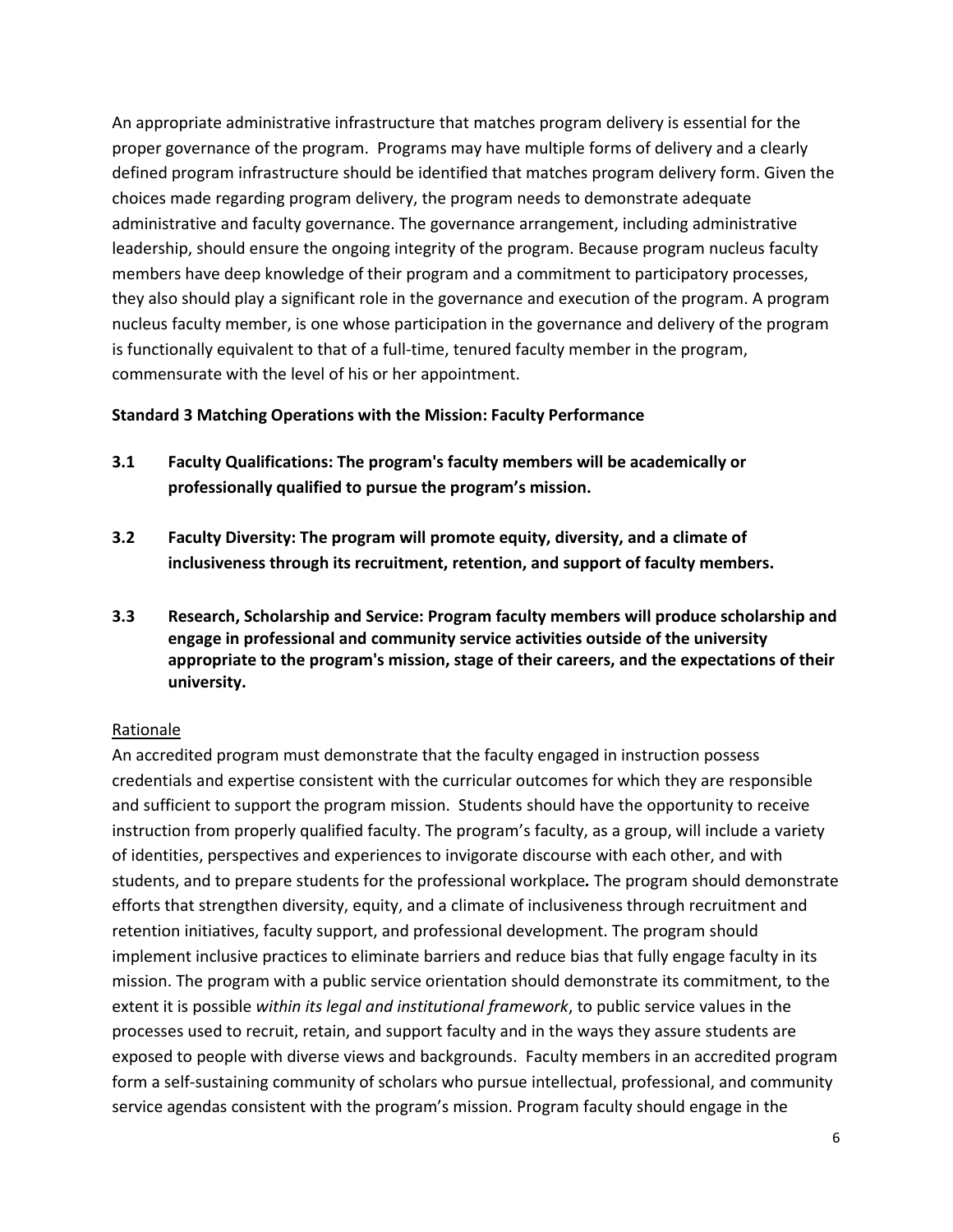scholarship of public and nonprofit affairs, administration, and policy because it leads to teaching and mentoring of students in cutting-edge methods and applications, it advances the profession and it impacts the community. They should engage in community and professional service related to public service because it promotes their personal accountability and commitment to the values they are expected to model and provides opportunities for them to connect theory and practice, to recruit students, and to place graduates. In short, the program is expected to be able to articulate how it is making a difference for its students, in its community, and in the profession.

# **Standard 4 Matching Operations with the Mission: Serving Students**

- **4.1 Student Recruitment: The program will have student recruitment practices appropriate for its mission.**
- **4.2 Student Admission: The program will have and apply well-defined admission criteria appropriate for its mission.**
- **4.3 Support for Students: The program will ensure the availability of support services, such as curriculum advising, internship placement and supervision, career counseling, and job placement assistance to enable students to progress in careers in public service.**
- **4.4 Student Diversity: The program will promote diversity and a climate of inclusiveness through its recruitment, admissions practices, retention efforts, and student support services.**

# Rationale

The outcomes of student recruiting, admissions, retention, and student services should be consistent with the program's mission. Admitted students should show good potential for success in professional graduate study in public service, in area(s) relevant to the program's mission. The recruitment and retention processes should be transparent, accountable, ethical, equitable, diverse, inclusive, and participatory. Student support services should exhibit the same characteristics, as well as be available to, and accessible by, all students in the program. A program should encourage diversity in its student body to help prepare students for a diverse and changing professional workplace.

#### **Standard 5 Matching Operations with the Mission: Student Learning**

**5.1 Universal Required Competencies: As the basis for its curriculum, the program will adopt a set of required competencies determined by its mission and public service values. The required competencies will include five domains: the ability**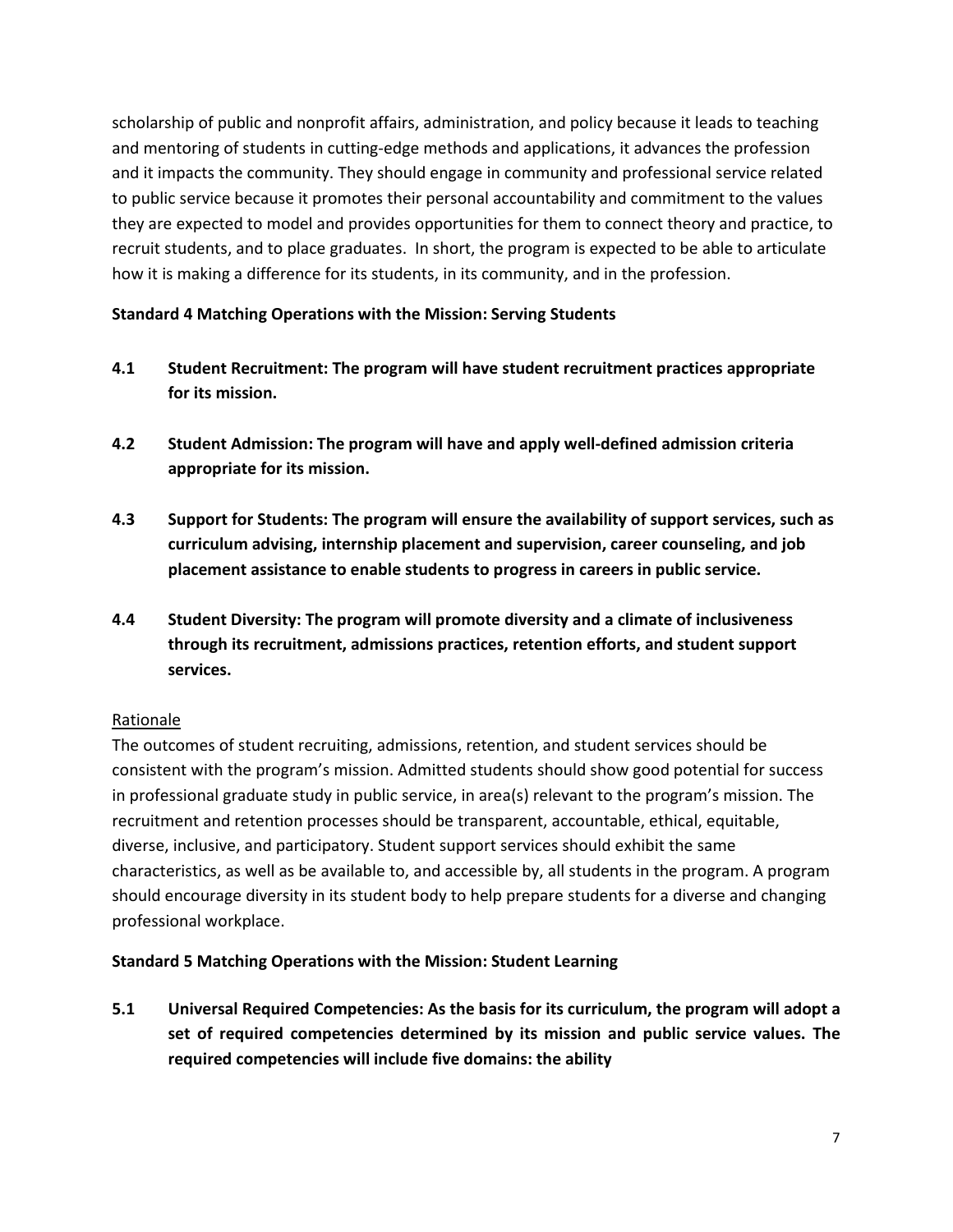- **to lead and manage in the public interest**
- **to participate in, and contribute to, the policy process;**
- **to analyze, synthesize, think critically, solve problems and make evidenceinformed decisions in a complex and dynamic environment;**
- **to articulate, apply, and advance a public service perspective;**
- **to communicate and interact productively and in culturally responsive ways with a diverse and changing workforce and society at large.**
- **5.2 Mission-specific Required Competencies: The program will identify core competencies in other domains necessary and appropriate to implement its mission.**
- **5.3 Mission-specific Elective Competencies: The program will define its objectives and competencies for optional concentrations and specializations.**
- **5.4 Professional Competencies: The program will ensure that students apply their education, such as through experiential learning and interactions with practitioners across the broad range of public service professions and sectors.**

#### Rationale

Graduate level education should enable the student to demonstrate knowledge and understanding that is founded upon, extends, and enhances that typically associated with the bachelor's level, and provides a basis or opportunity for originality in developing and applying ideas. Graduate students should be able to apply their knowledge, understanding, and problem solving abilities in new or unfamiliar environments, and within multisectoral, multidisciplinary, and multicultural contexts related to public and nonprofit affairs, administration, and policy. They should have the ability to identify, collect, analyze and use qualitative and quantitative data to inform decision making that best serves the well-being of the public; to actively engage others to learn, understand, and respect different cultures and contexts; and to make decisions that address and adapt to the needs, interests, and norms of different cultural groups. Graduate students should be able to recognize, adapt to, and make decisions in changing and increasingly complex environments, for example, but not limited to, managing and leveraging emergent technologies, and dealing with incomplete information and conflicting demands. Graduate students should reflect upon the social and ethical responsibilities and the equity implications linked to the application of their knowledge and judgments. An accredited program should strive to assure that its students can apply the concepts, tools, and knowledge they have learned in pursuit of the public interest.

An accredited program should implement and be accountable to its students and stakeholders for delivering its distinctive mission through the course of study it offers and through the learning outcomes it expects its graduates to attain. While all accredited degree programs must meet these standards, NASPAA recognizes that programs may have different missions with varying emphases.